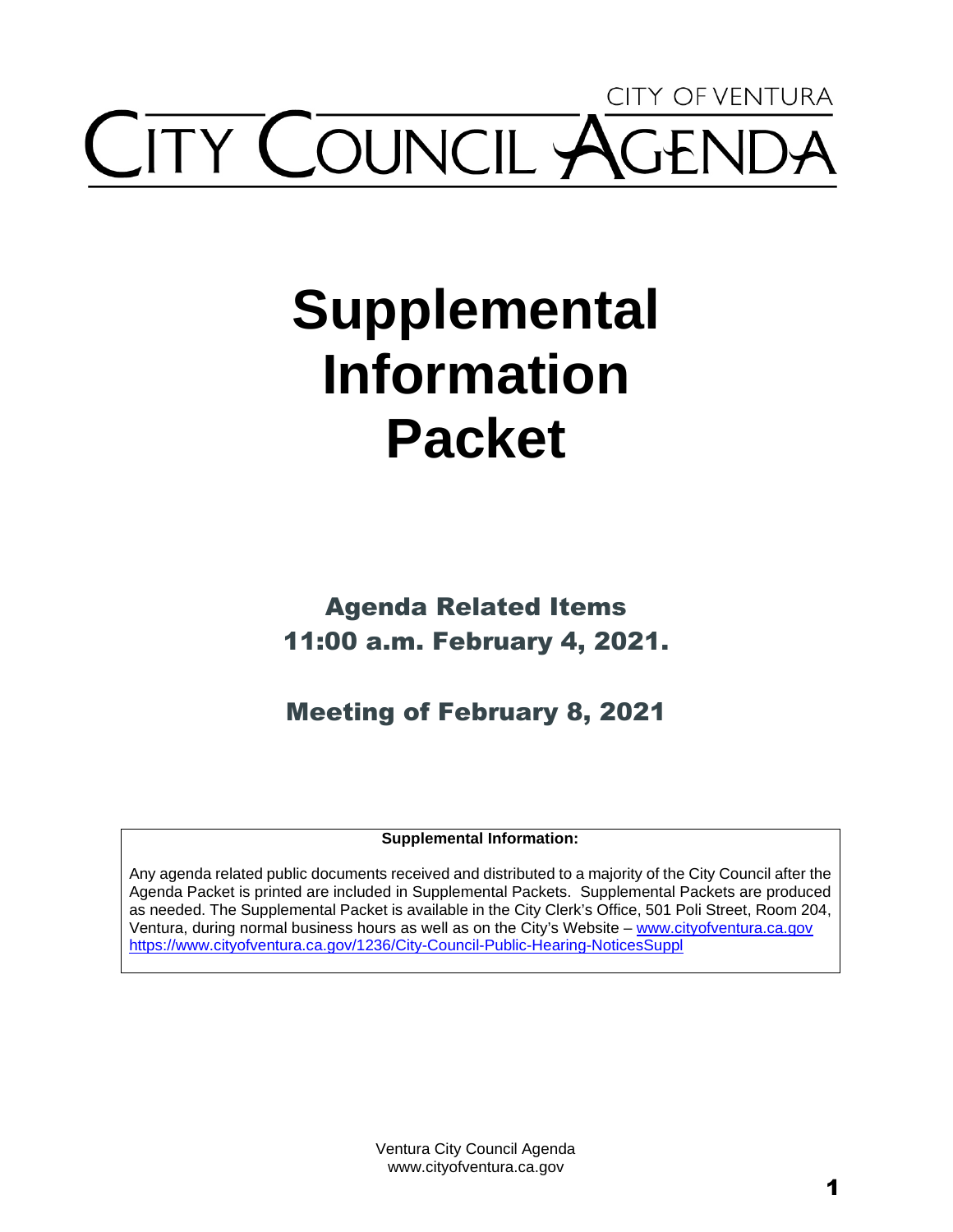## **CITY CLERK CITY OF** F. T A F REPO R T

805-658-4787 · cityclerk@cityofventura.ca.gov · www.cityofventura.ca.gov

AGENDA ITEM 13B

Date: February 4, 2021 Council Action Date: February 8, 2021

**TO:** Honorable Mayor and City Council

**FROM:** Antoinette M. Mann, City Clerk

## **SUBJECT: AGENDA ITEM 13B - Approve Process for City Councilmember District 4 Interviews**

A correction is required to the staff report posted online on February 3, 2021. When the interviews occur, we will only have six (6) seated City Councilmembers to any reference to the number of interview questions needs to be reduced from seven (7) to six (6) as it is staff's intention that each City Councilmember will ask each Applicant one (1) interview question. The changes are below in bold.

Therefore, the suggest format should read:

- 1. Have the City Clerk randomly draw for the order of the applicants.
- 2. Have City Council select the top **six (6)** questions from the list gathered with input from the public, staff and City Council. Assign a question to each City Councilmember. Determine the order for the Councilmembers: possibly roll call order.
- 3. Hear all Public Comments/Communications.
- 4. Allow each Applicant five (5) minutes to present to City Council on their qualifications and why they are the more qualified applicant.

Each Applicant will be promoted to a "Panelist" status during their interview. They will have their cameras on. The speaker timer will be used and displayed during the Applicant's opening and closing Statement.

- 5. City Council will ask their questions in the order determined. No additional questions may be asked.
- 6. After the **six (6)** questions are asked, allow the Applicant one (1) minute for a closing statement.